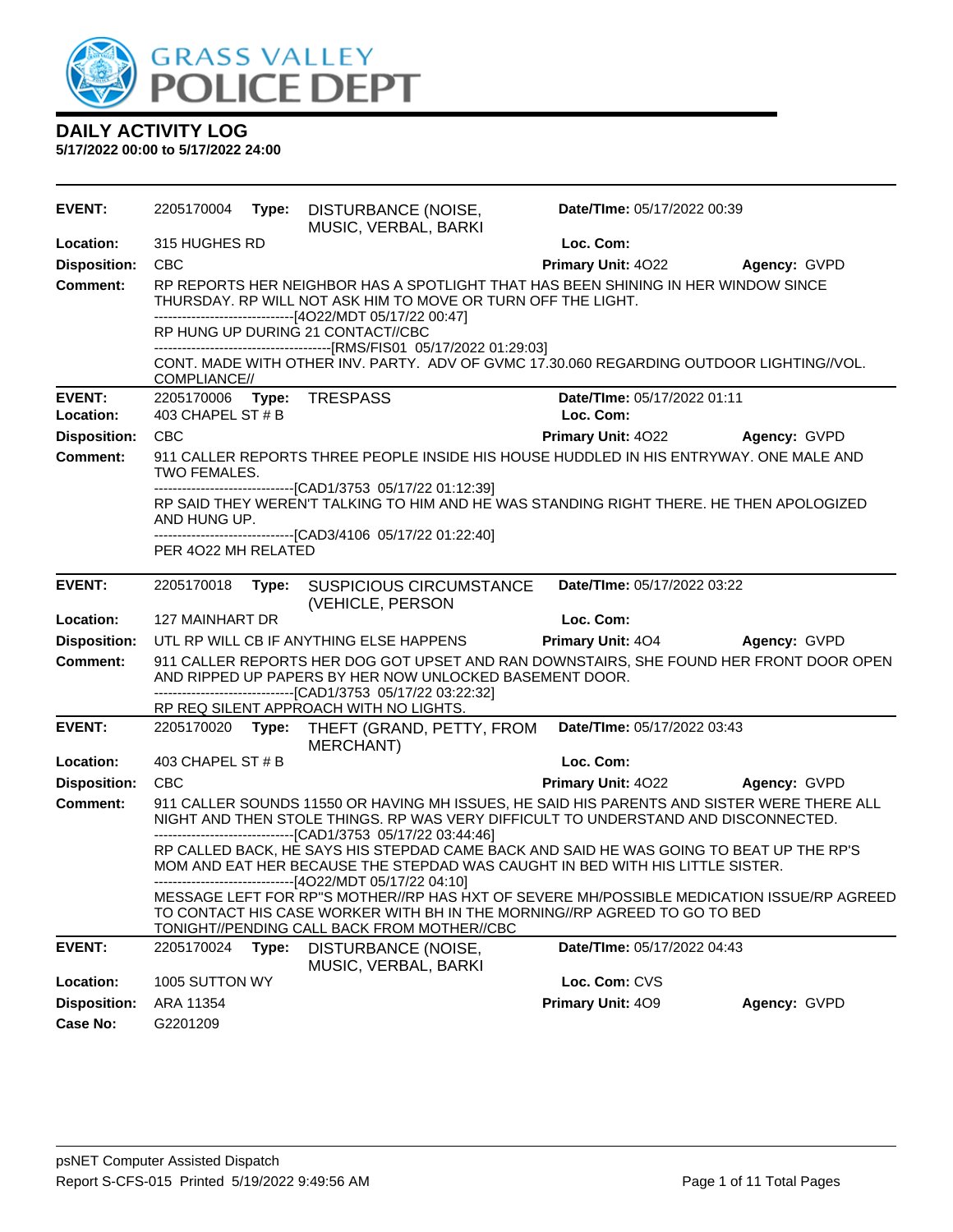

| Comment:                               | RP REPORTS FEMALE TRANSIENT TRYING TO RIP SIGNS OFF THE WALLS AND THROWING TRASH. LSW<br>BURGUNDY HEAVY JKT. LAST SEEN WALKING OVER TOWARD PORT OF SUBS.<br>-------------------------------[CAD1/3753 05/17/22 05:00:31] |       |                                                                                                                                                                               |                                                      |              |
|----------------------------------------|--------------------------------------------------------------------------------------------------------------------------------------------------------------------------------------------------------------------------|-------|-------------------------------------------------------------------------------------------------------------------------------------------------------------------------------|------------------------------------------------------|--------------|
|                                        | 10-39 CALFIRE/ENRT                                                                                                                                                                                                       |       | -------------------------------[CAD1/3753_05/17/22_05:04:31]                                                                                                                  |                                                      |              |
|                                        | 10-39 CALFIRE TO CANCEL                                                                                                                                                                                                  |       |                                                                                                                                                                               |                                                      |              |
|                                        |                                                                                                                                                                                                                          |       | -------------------------------[CAD3/4106 05/17/22 05:13:05]<br>ISSUED CASE# G2201209 FOR AGENCY GVPD by UNIT 4O9                                                             |                                                      |              |
| <b>EVENT:</b>                          |                                                                                                                                                                                                                          |       | 2205170027 Type: SUBJECT STOP                                                                                                                                                 | Date/TIme: 05/17/2022 05:17                          |              |
| Location:                              | 1005 SUTTON WY                                                                                                                                                                                                           |       |                                                                                                                                                                               | Loc. Com: CVS                                        |              |
| <b>Disposition:</b>                    | <b>CBC MOVING ALONG</b>                                                                                                                                                                                                  |       |                                                                                                                                                                               | Primary Unit: 4022                                   | Agency: GVPD |
| <b>Comment:</b>                        |                                                                                                                                                                                                                          |       | -------------------------------[CAD3/4106 05/17/22 05:18:34]<br>EVENT LOCATION CHANGED FROM CVS                                                                               |                                                      |              |
| <b>EVENT:</b>                          |                                                                                                                                                                                                                          |       | 2205170038 Type: TRAFFIC (DUI, PARKING,<br>SPEED, HAZ                                                                                                                         | Date/TIme: 05/17/2022 07:49                          |              |
| Location:                              | 114 RACE ST                                                                                                                                                                                                              |       |                                                                                                                                                                               | Loc. Com:                                            |              |
| <b>Disposition:</b>                    | <b>CBC</b>                                                                                                                                                                                                               |       |                                                                                                                                                                               | Primary Unit: 402                                    | Agency: GVPD |
| <b>Comment:</b>                        | PARKING COMPLIANT                                                                                                                                                                                                        |       |                                                                                                                                                                               |                                                      |              |
|                                        |                                                                                                                                                                                                                          |       | -------------------------------[CAD3/3980 05/17/22 07:49:40]<br>EVENT LOCATION CHANGED FROM 114 RACE                                                                          |                                                      |              |
|                                        |                                                                                                                                                                                                                          |       | -------------------------------[4O2/MDT 05/17/22 07:57]                                                                                                                       |                                                      |              |
|                                        |                                                                                                                                                                                                                          |       | RED PICKUP GMC AND WHITE TRAILER BOTH PARKED IN FRONT OF RES FOR SEVERAL WEEKS. NOTICED<br>COBWEBS AROUND BOTH BOTTOM OF THE GMC AND TRAILER INDICATING THEY HAVE BEEN PARKED |                                                      |              |
|                                        |                                                                                                                                                                                                                          |       | THERE FOR SEVERAL WEEKS. COURTESY CITE LEFT.                                                                                                                                  |                                                      |              |
| <b>EVENT:</b>                          |                                                                                                                                                                                                                          |       | 2205170042 Type: TRAFFIC (DUI, PARKING,<br>SPEED, HAZ                                                                                                                         | Date/TIme: 05/17/2022 08:17                          |              |
| Location:                              | 49 STATE/WE MCKNIGHT WY                                                                                                                                                                                                  |       |                                                                                                                                                                               | Loc. Com:                                            |              |
| <b>Disposition:</b>                    | <b>HBD</b>                                                                                                                                                                                                               |       |                                                                                                                                                                               | <b>Primary Unit:</b>                                 | Agency: GVPD |
| <b>Comment:</b>                        | ***** EVENT CLOSED BY CAD3                                                                                                                                                                                               |       | 911 RPTNG NAILS IN THE ROADWAY, XFR TO CHP                                                                                                                                    |                                                      |              |
| <b>EVENT:</b>                          | 2205170050                                                                                                                                                                                                               | Type: | 911                                                                                                                                                                           | Date/TIme: 05/17/2022 08:48                          |              |
|                                        |                                                                                                                                                                                                                          |       | UNKNOWN/HANGUPS, ABANS                                                                                                                                                        |                                                      |              |
| Location:<br><b>Disposition:</b>       | 115 BROADVIEW AV<br><b>HBD</b>                                                                                                                                                                                           |       |                                                                                                                                                                               | Loc. Com:<br><b>Primary Unit:</b>                    |              |
| Comment:                               |                                                                                                                                                                                                                          |       | 911 ACCIDENTAL FROM APPLE WATCH                                                                                                                                               |                                                      | Agency: GVPD |
| <b>EVENT:</b>                          |                                                                                                                                                                                                                          |       |                                                                                                                                                                               |                                                      |              |
|                                        |                                                                                                                                                                                                                          |       |                                                                                                                                                                               |                                                      |              |
|                                        | 2205170052                                                                                                                                                                                                               |       | Type: 911 UNKNOWN                                                                                                                                                             | Date/TIme: 05/17/2022 08:54                          |              |
| Location:                              | 225 CATHERINE LN                                                                                                                                                                                                         |       | (HANGUPS, ABAN'S)                                                                                                                                                             | Loc. Com:                                            |              |
| <b>Disposition:</b>                    | <b>HBD</b>                                                                                                                                                                                                               |       |                                                                                                                                                                               | <b>Primary Unit:</b>                                 | Agency: GVPD |
| <b>Comment:</b>                        | 911 ABAN                                                                                                                                                                                                                 |       |                                                                                                                                                                               |                                                      |              |
|                                        |                                                                                                                                                                                                                          |       | ---------------[CAD3/3980 05/17/22 08:55:54]<br>ON CB C4 ACCIDENTAL OR MISDIAL                                                                                                |                                                      |              |
|                                        | ***** EVENT CLOSED BY CAD3                                                                                                                                                                                               |       |                                                                                                                                                                               |                                                      |              |
| <b>EVENT:</b>                          | 2205170053                                                                                                                                                                                                               | Type: | ATTEMPT TO CONTACT                                                                                                                                                            | <b>Date/Time: 05/17/2022 08:56</b>                   |              |
| <b>Disposition:</b><br><b>Comment:</b> | AST                                                                                                                                                                                                                      |       |                                                                                                                                                                               | Primary Unit: 4S3                                    | Agency: GVPD |
|                                        |                                                                                                                                                                                                                          |       |                                                                                                                                                                               |                                                      |              |
| <b>EVENT:</b><br>Location:             | 2205170071<br>660 MINNIE ST                                                                                                                                                                                              | Type: | <b>VANDALISM</b>                                                                                                                                                              | Date/TIme: 05/17/2022 09:45<br>Loc. Com: CONDON PARK |              |
| <b>Disposition:</b>                    | <b>CBC</b>                                                                                                                                                                                                               |       |                                                                                                                                                                               | Primary Unit: 402                                    | Agency: GVPD |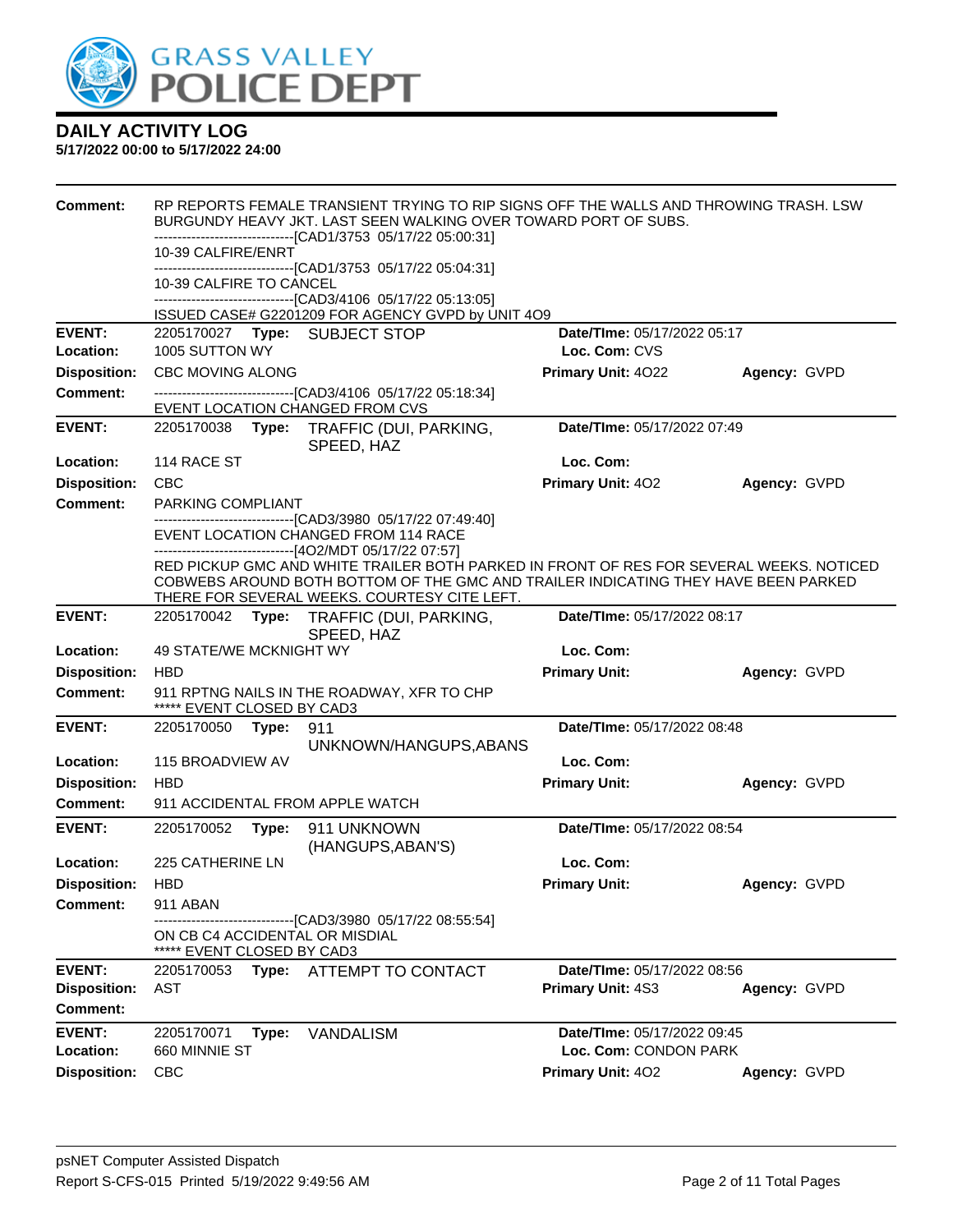

| Comment:                               | RP REQ RPT FOR VANDALISM OF EQUIPMENT.<br>EQUIPMENT IS DIRECTLY BEHIND THE LOVE BUILDING.<br>ROCK THREW AT WATER TRUCK, CAUSING DAMGE.<br>TOOK PLACE BTWN 1400 YESTERDAY AND NOW.<br>------------------------------[4O2/MDT 05/17/22 10:16]<br>NO SUSPECT INFO, EVENT # GIVEN. CBC |                                                            |              |
|----------------------------------------|------------------------------------------------------------------------------------------------------------------------------------------------------------------------------------------------------------------------------------------------------------------------------------|------------------------------------------------------------|--------------|
| <b>EVENT:</b>                          | 2205170073 Type: 911 UNKNOWN                                                                                                                                                                                                                                                       | Date/TIme: 05/17/2022 09:46                                |              |
|                                        | (HANGUPS, ABAN'S)                                                                                                                                                                                                                                                                  |                                                            |              |
| Location:                              | LAT: 39.23511200 LONG: -121.034241                                                                                                                                                                                                                                                 | Loc. Com:                                                  |              |
| <b>Disposition:</b><br><b>Comment:</b> | <b>HBD</b>                                                                                                                                                                                                                                                                         | <b>Primary Unit:</b>                                       | Agency: GVPD |
|                                        | 911 ABANDON<br>-------------------------------[CAD1/4116 05/17/22 09:48:52]                                                                                                                                                                                                        |                                                            |              |
|                                        | ON CALL BACK, RP ANSWERED STATED ACCIDENTAL, CALLED 911 INSTEAD OF 611, WHEN ASKED FOR<br>LOCATION AND NAME SHE STATED "I DON'T THINK THAT'S NECESSARY" AND DISCONNECTED<br>***** EVENT CLOSED BY CAD3                                                                             |                                                            |              |
| <b>EVENT:</b><br>Location:             | 2205170075 Type: SERVICE, CIVIL, SUBPOENA<br>1312 WHISPERING PINES LN                                                                                                                                                                                                              | Date/TIme: 05/17/2022 10:00<br>Loc. Com: CULLINS RESIDENCE |              |
| <b>Disposition:</b>                    | GS                                                                                                                                                                                                                                                                                 | <b>Primary Unit: 4V72</b>                                  | Agency: GVPD |
| <b>Comment:</b>                        | -------------------------------[CAD3/3980 05/17/22 10:00:20]                                                                                                                                                                                                                       |                                                            |              |
|                                        | EVENT LOCATION CHANGED FROM 1312 WHISPERING PINES                                                                                                                                                                                                                                  |                                                            |              |
| <b>EVENT:</b><br>Location:             | 2205170077    Type: THREATS<br>547 PENSTOCK DR                                                                                                                                                                                                                                     | Date/TIme: 05/17/2022 10:07<br>Loc. Com:                   |              |
| <b>Disposition:</b>                    | <b>RPT</b>                                                                                                                                                                                                                                                                         | Primary Unit: 4015                                         | Agency: GVPD |
| Case No:                               | G2201211                                                                                                                                                                                                                                                                           |                                                            |              |
| Comment:                               | RP AT GVPD WAITNG FOR CTC TO REPORT THREATS MADE TO RP BY SOON TO BE EX HUSBAND                                                                                                                                                                                                    |                                                            |              |
|                                        | -------------------------------[CAD1/4116 05/17/22 10:07:55]<br>RP STATED SHE IS AFRAID OF THE MALE<br>-------------------------------[CAD3/3980 05/17/22 10:20:14]<br>ISSUED CASE# G2201211 FOR AGENCY GVPD by UNIT 4O15                                                          |                                                            |              |
| <b>EVENT:</b>                          | 2205170082<br>Type: THEFT (GRAND, PETTY, FROM<br><b>MERCHANT)</b>                                                                                                                                                                                                                  | Date/TIme: 05/17/2022 10:19                                |              |
| Location:                              | 1381 E MAIN ST                                                                                                                                                                                                                                                                     | Loc. Com: STATION HOUSE LIQUORS                            |              |
| <b>Disposition:</b>                    | <b>CBC</b>                                                                                                                                                                                                                                                                         | Primary Unit: 4015                                         | Agency: GVPD |
| Case No:                               | G2201212                                                                                                                                                                                                                                                                           |                                                            |              |
| <b>Comment:</b>                        | RP RPTNG SOMEONE STOLE RPS REAR LICENSE PLATE WHILE VEH WAS BROKEN DOWN IN A PARKING LOT<br>FOR 3-4 DAYS, REQ 10-21<br>--------------------------------[CAD3/3980 05/17/22 11:12:11]                                                                                               |                                                            |              |
|                                        | ISSUED CASE# G2201212 FOR AGENCY GVPD by UNIT 4O15                                                                                                                                                                                                                                 |                                                            |              |
|                                        | -------------------------------[CAD1/4116 05/17/22 12:38:42]<br>FRONT PLATE STILL ON VEH, ENTERED SINGLE STOLEN PLATE                                                                                                                                                              |                                                            |              |
|                                        | FCN/3702213702653                                                                                                                                                                                                                                                                  |                                                            |              |
| <b>EVENT:</b>                          | 2205170085<br>Type: ABANDONED VEHICLES                                                                                                                                                                                                                                             | Date/TIme: 05/17/2022 10:28                                |              |
| Location:                              | 291 CYPRESS HILL DR                                                                                                                                                                                                                                                                | Loc. Com:                                                  |              |
| <b>Disposition:</b>                    | CBC VEHICLE WILL BE MOVED SOON.                                                                                                                                                                                                                                                    | <b>Primary Unit: 4R6</b>                                   | Agency: GVPD |
| <b>Comment:</b>                        | RP RPTG MH PARKED FOR THE LAST 3 WEEKS, LP 8URR953<br>-----------------------[CAD3/3980_05/17/22 10:30:19]                                                                                                                                                                         |                                                            |              |
|                                        | LP PROVIDED COMES BACK TO MERZ                                                                                                                                                                                                                                                     |                                                            |              |
| <b>EVENT:</b><br>Location:             | 2205170086<br>Type: ABANDONED VEHICLES<br><b>CYPRESS HILL DR/MUIR CT</b>                                                                                                                                                                                                           | Date/TIme: 05/17/2022 10:29<br>Loc. Com:                   |              |
| <b>Disposition:</b>                    | <b>CBC</b>                                                                                                                                                                                                                                                                         | Primary Unit: 4R6                                          | Agency: GVPD |
|                                        |                                                                                                                                                                                                                                                                                    |                                                            |              |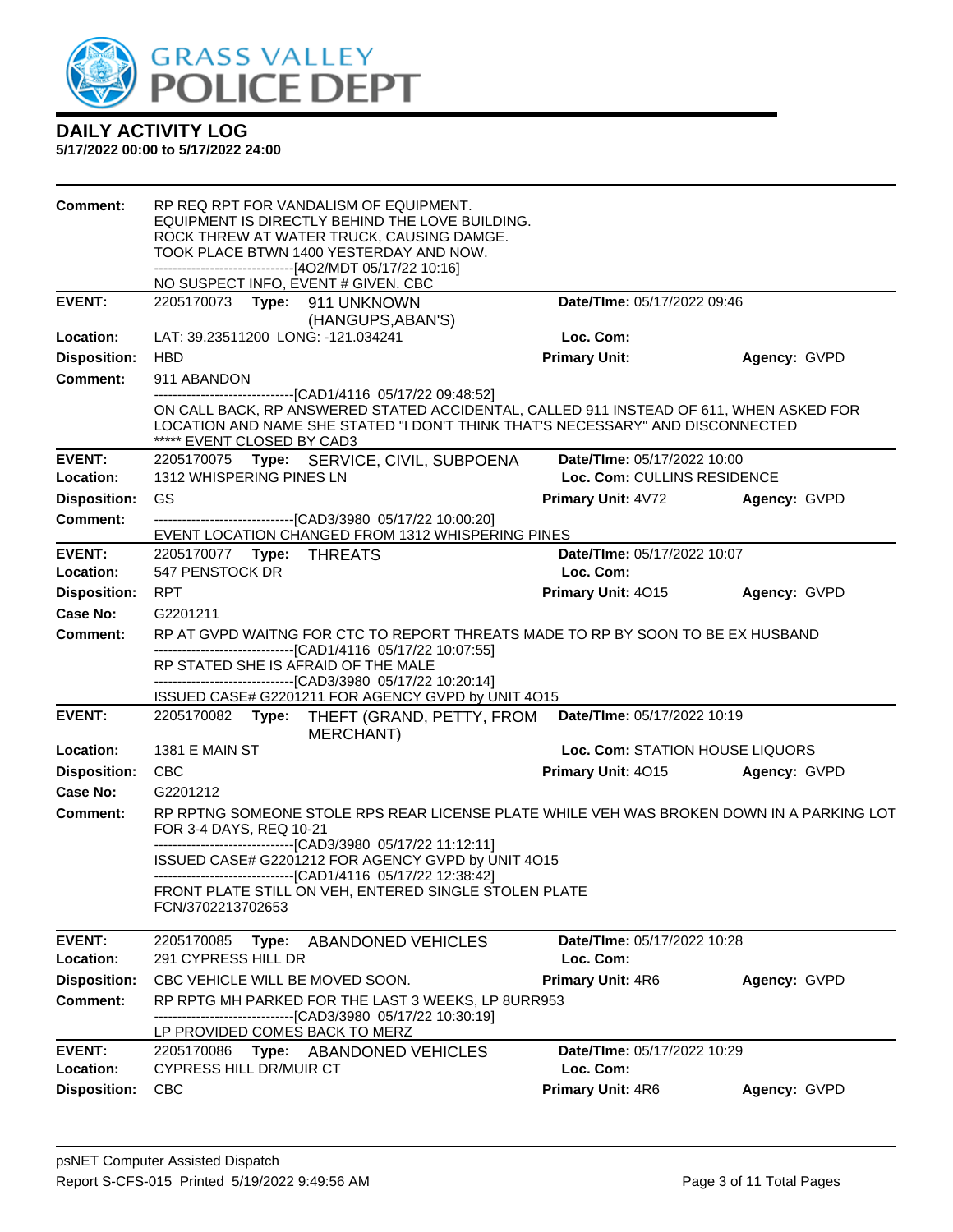

| <b>Comment:</b>     | BLU FORD PICK UP "CHARLIE THE TRENCHER" PARKED FOR OVER 3 WEEKS<br>---------------------------------[CAD3/3980_05/17/22_10:33:39]                                                                                                                                                                                                                                                                                                                                                                                                                                                   |                             |              |  |  |  |
|---------------------|-------------------------------------------------------------------------------------------------------------------------------------------------------------------------------------------------------------------------------------------------------------------------------------------------------------------------------------------------------------------------------------------------------------------------------------------------------------------------------------------------------------------------------------------------------------------------------------|-----------------------------|--------------|--|--|--|
|                     | 4R6 TO HANDLE                                                                                                                                                                                                                                                                                                                                                                                                                                                                                                                                                                       |                             |              |  |  |  |
| <b>EVENT:</b>       | 2205170095 Type:<br>DISTURBANCE (NOISE,<br>MUSIC, VERBAL, BARKI                                                                                                                                                                                                                                                                                                                                                                                                                                                                                                                     | Date/TIme: 05/17/2022 10:49 |              |  |  |  |
| Location:           | 120 NO AUBURN ST                                                                                                                                                                                                                                                                                                                                                                                                                                                                                                                                                                    | Loc. Com:                   |              |  |  |  |
| <b>Disposition:</b> | <b>CBC</b>                                                                                                                                                                                                                                                                                                                                                                                                                                                                                                                                                                          | <b>Primary Unit: 402</b>    | Agency: GVPD |  |  |  |
| <b>Comment:</b>     | 911 RPTNG FEMALE SITTING ON THE CURB SCREAMING, GRY SHIRT, BACKPACK. RP STATED SHE DOES<br>NOT HER NAME ON ANYTHING AND SHE DOES NOT WANT POLICE CONTACTING HER AS SHE DOES NOT<br>WANT THE SUBJ TO KNOW IT WAS HER WHO CALLED.                                                                                                                                                                                                                                                                                                                                                     |                             |              |  |  |  |
| <b>EVENT:</b>       | 2205170100<br>Type: ABANDONED VEHICLES                                                                                                                                                                                                                                                                                                                                                                                                                                                                                                                                              | Date/TIme: 05/17/2022 11:12 |              |  |  |  |
| Location:           | SO AUBURN ST/BADGER LN                                                                                                                                                                                                                                                                                                                                                                                                                                                                                                                                                              | Loc. Com:                   |              |  |  |  |
| <b>Disposition:</b> | RPT INFO REPORT TAKEN                                                                                                                                                                                                                                                                                                                                                                                                                                                                                                                                                               | <b>Primary Unit: 4R6</b>    | Agency: GVPD |  |  |  |
| Case No:            | G2201213                                                                                                                                                                                                                                                                                                                                                                                                                                                                                                                                                                            |                             |              |  |  |  |
| <b>Comment:</b>     | ------------------------------[CAD3/3980 05/17/22 11:13:18]<br>EVENT LOCATION CHANGED FROM S. AUBURN / BADGER LN<br>ISSUED CASE# G2201213 FOR AGENCY GVPD by UNIT 4R6<br>-------------------------------[CAD3/3980_05/17/22 11:20:55]<br>ISSUED CASE# G2201214 FOR AGENCY GVPD by UNIT 4R6<br>-------------------------------[CAD3/3980_05/17/22 11:22:45]<br>CASE 1214 ASSINGED IN ERROR/ 1039 ADMIN TO CANCEL IT<br>-------------------------------[CAD2/4132 05/17/22 11:30:52]<br>TOW WAS CALLED AND CANCELED.                                                                  |                             |              |  |  |  |
| <b>EVENT:</b>       | 2205170100 Type: ABANDONED VEHICLES                                                                                                                                                                                                                                                                                                                                                                                                                                                                                                                                                 | Date/TIme: 05/17/2022 11:12 |              |  |  |  |
| Location:           | SO AUBURN ST/BADGER LN                                                                                                                                                                                                                                                                                                                                                                                                                                                                                                                                                              | Loc. Com:                   |              |  |  |  |
| <b>Disposition:</b> | RPT INFO REPORT TAKEN                                                                                                                                                                                                                                                                                                                                                                                                                                                                                                                                                               | <b>Primary Unit: 4R6</b>    | Agency: GVPD |  |  |  |
| <b>Case No:</b>     | G2201214                                                                                                                                                                                                                                                                                                                                                                                                                                                                                                                                                                            |                             |              |  |  |  |
| <b>Comment:</b>     | -------------------------------[CAD3/3980_05/17/22 11:13:18]<br>EVENT LOCATION CHANGED FROM S. AUBURN / BADGER LN<br>-------------------------------[CAD3/3980_05/17/22 11:19:03]<br>ISSUED CASE# G2201213 FOR AGENCY GVPD by UNIT 4R6<br>-------------------------------[CAD3/3980_05/17/22 11:20:55]<br>ISSUED CASE# G2201214 FOR AGENCY GVPD by UNIT 4R6<br>-------------------------------[CAD3/3980_05/17/22 11:22:45]<br>CASE 1214 ASSINGED IN ERROR/ 1039 ADMIN TO CANCEL IT<br>-------------------------------[CAD2/4132 05/17/22 11:30:52]<br>TOW WAS CALLED AND CANCELED. |                             |              |  |  |  |
| <b>EVENT:</b>       | 2205170106 Type: 911 UNKNOWN                                                                                                                                                                                                                                                                                                                                                                                                                                                                                                                                                        | Date/TIme: 05/17/2022 11:41 |              |  |  |  |
|                     | (HANGUPS, ABAN'S)                                                                                                                                                                                                                                                                                                                                                                                                                                                                                                                                                                   |                             |              |  |  |  |
| Location:           | LAT: 39.21920100 LONG: -121.052352                                                                                                                                                                                                                                                                                                                                                                                                                                                                                                                                                  | Loc. Com:                   |              |  |  |  |
| <b>Disposition:</b> | <b>HBD</b>                                                                                                                                                                                                                                                                                                                                                                                                                                                                                                                                                                          | <b>Primary Unit:</b>        | Agency: GVPD |  |  |  |
| <b>Comment:</b>     | 911 HANG UP<br>------------------[CAD1/4116 05/17/22 11:43:11]<br>ON CALL BACK, NEG ANSWER, LEFT VM<br>***** EVENT CLOSED BY CAD3                                                                                                                                                                                                                                                                                                                                                                                                                                                   |                             |              |  |  |  |
| <b>EVENT:</b>       | Type: COMMUNITY POLICING<br>2205170114<br><b>ACTION</b>                                                                                                                                                                                                                                                                                                                                                                                                                                                                                                                             | Date/TIme: 05/17/2022 12:09 |              |  |  |  |
| <b>Disposition:</b> | CBC 98T                                                                                                                                                                                                                                                                                                                                                                                                                                                                                                                                                                             | Primary Unit: 4017          | Agency: GVPD |  |  |  |
| Comment:            |                                                                                                                                                                                                                                                                                                                                                                                                                                                                                                                                                                                     |                             |              |  |  |  |
| <b>EVENT:</b>       | 2205170117<br><b>VEHICLE STOP</b><br>Type:                                                                                                                                                                                                                                                                                                                                                                                                                                                                                                                                          | Date/TIme: 05/17/2022 12:34 |              |  |  |  |
| Location:           | 400 BLK IDAHO MARYLAND                                                                                                                                                                                                                                                                                                                                                                                                                                                                                                                                                              | Loc. Com:                   |              |  |  |  |
| <b>Disposition:</b> | WA WARNING ISSUED                                                                                                                                                                                                                                                                                                                                                                                                                                                                                                                                                                   | <b>Primary Unit: 4R6</b>    | Agency: GVPD |  |  |  |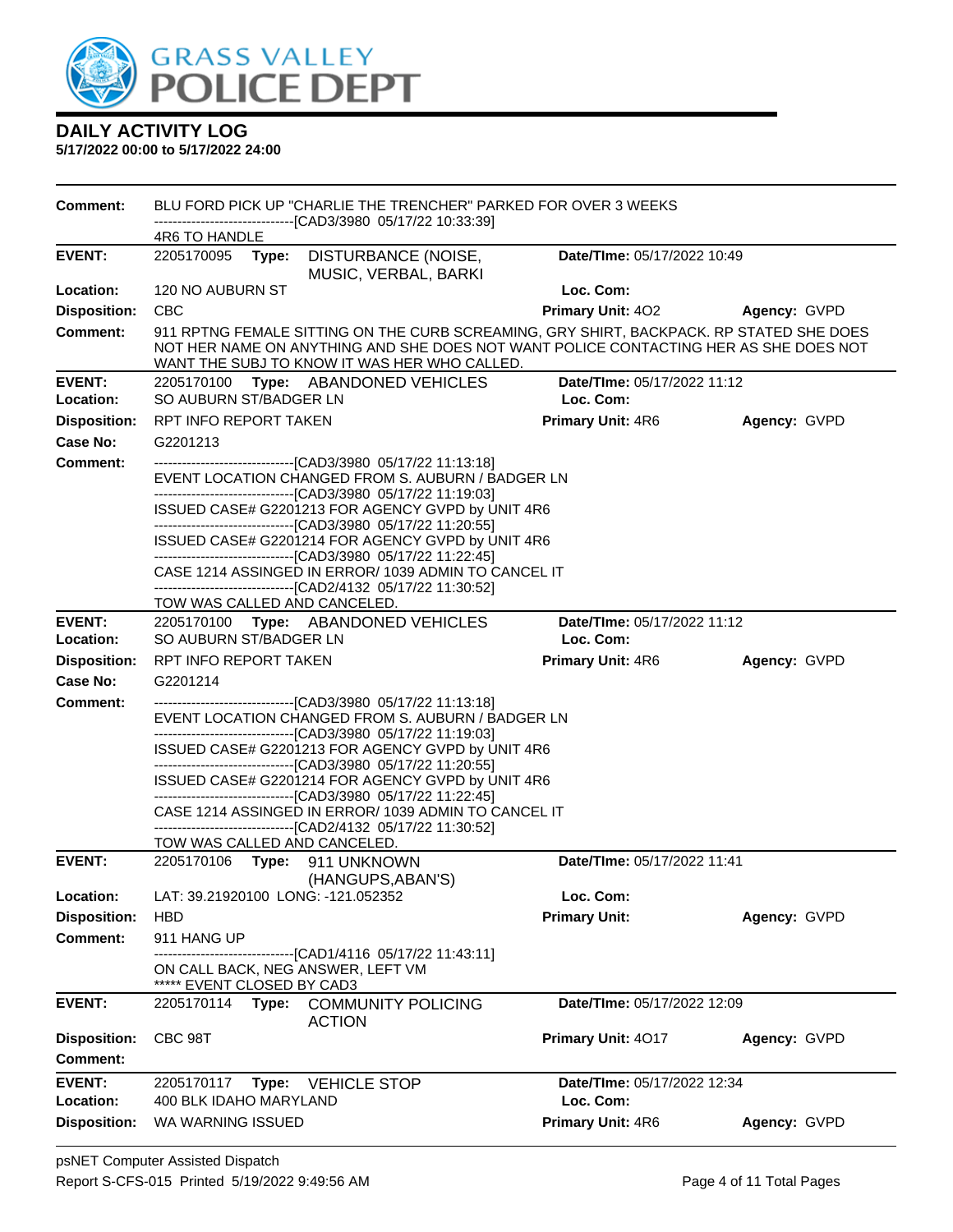

| <b>Comment:</b>            | License: 7ACF685                                                                                                                                                           |                                                 |                                          |
|----------------------------|----------------------------------------------------------------------------------------------------------------------------------------------------------------------------|-------------------------------------------------|------------------------------------------|
| EVENT:<br>Location:        | 2205170118 Type: FOOT PATROL<br><b>DORSEY MARKETPLACE</b>                                                                                                                  | Date/TIme: 05/17/2022 12:49<br>Loc. Com:        |                                          |
| <b>Disposition:</b>        | <b>HBD</b>                                                                                                                                                                 | <b>Primary Unit:</b>                            | Agency: GVPD                             |
| <b>Comment:</b>            | ACCESS FROM TOP OF SPRINGHILL DR.<br>***** EVENT CLOSED BY CAD3                                                                                                            |                                                 |                                          |
| <b>EVENT:</b><br>Location: | 2205170119 Type: ATTEMPT TO CONTACT<br><b>IDAHO MARYLAND</b>                                                                                                               | <b>Date/Time: 05/17/2022 12:52</b><br>Loc. Com: |                                          |
| <b>Disposition:</b>        | AST                                                                                                                                                                        | <b>Primary Unit:</b>                            | Agency: GVPD                             |
| Case No:                   | G2201215                                                                                                                                                                   |                                                 |                                          |
| Comment:                   | -------------------------------[CAD1/4116 05/17/22 12:58:47]<br>10-39 CALFIRE STAGING                                                                                      |                                                 |                                          |
|                            | ---------------------------------[CAD3/3980 05/17/22 13:00:34]<br>VEH CONF STILL OUTSTANDING WITH CHICO PD<br>-------------------------------[CAD3/3980 05/17/22 13:25:10] |                                                 |                                          |
|                            | ISSUED CASE# G2201215 FOR AGENCY GVPD by UNIT 4K19<br>---------------------------------[CAD3/3980 05/17/22 13:58:30]                                                       |                                                 |                                          |
|                            | TOW ASSIGNED-CELESTIAL VALLEY TOWING, 875 IDAHO MARYLAND DR, GRASS VALLEY, 5302723353,<br>---------------------------------[CAD3/3980 05/17/22 14:08:57]                   |                                                 |                                          |
|                            | ISSUED CASE# G2201216 FOR AGENCY GVPD by UNIT 4K19<br>---------------------------------[CAD3/3980 05/17/22 14:13:20]                                                       |                                                 |                                          |
|                            | PER CELESTIAL ETA 5-10<br>---------------------------------[CAD3/3980 05/17/22 15:06:00]                                                                                   |                                                 |                                          |
|                            | GARCIA - 10851, 496B(A) PRCS WARRANT<br>MIDDLETON 496 APC 459.9PC                                                                                                          |                                                 |                                          |
|                            | ---------------------------------[CAD3/3753 05/17/22 23:02:32]<br>10851 VEH FROM CHICO PD LOCATED IN SVS                                                                   |                                                 |                                          |
|                            |                                                                                                                                                                            |                                                 |                                          |
| <b>EVENT:</b><br>Location: | 2205170119 Type: ATTEMPT TO CONTACT<br><b>IDAHO MARYLAND</b>                                                                                                               | <b>Date/Time: 05/17/2022 12:52</b><br>Loc. Com: |                                          |
| <b>Disposition:</b>        | AST                                                                                                                                                                        | <b>Primary Unit:</b>                            | Agency: GVPD                             |
| Case No:                   | G2201216                                                                                                                                                                   |                                                 |                                          |
| <b>Comment:</b>            | --------------------------------[CAD1/4116 05/17/22 12:58:47]<br>10-39 CALFIRE STAGING                                                                                     |                                                 |                                          |
|                            | VEH CONF STILL OUTSTANDING WITH CHICO PD<br>--------------------------------[CAD3/3980 05/17/22 13:25:10]                                                                  |                                                 |                                          |
|                            | ISSUED CASE# G2201215 FOR AGENCY GVPD by UNIT 4K19<br>---------------------------------[CAD3/3980 05/17/22 13:58:30]                                                       |                                                 |                                          |
|                            | TOW ASSIGNED-CELESTIAL VALLEY TOWING, 875 IDAHO MARYLAND DR, GRASS VALLEY, 5302723353,<br>----------------------------[CAD3/3980 05/17/22 14:08:57]                        |                                                 |                                          |
|                            | ISSUED CASE# G2201216 FOR AGENCY GVPD by UNIT 4K19<br>------------------------------[CAD3/3980 05/17/22 14:13:20]                                                          |                                                 |                                          |
|                            | PER CELESTIAL ETA 5-10<br>------------------------------[CAD3/3980 05/17/22 15:06:00]                                                                                      |                                                 |                                          |
|                            | GARCIA - 10851, 496B(A) PRCS WARRANT<br>MIDDLETON 496 APC 459.9PC                                                                                                          |                                                 |                                          |
|                            | --------------------------------[CAD3/3753 05/17/22 23:02:32]<br>10851 VEH FROM CHICO PD LOCATED IN SVS                                                                    |                                                 |                                          |
| <b>EVENT:</b>              | 2205170120 Type:<br>ALL OTHERS                                                                                                                                             | Date/TIme: 05/17/2022 13:03                     |                                          |
| Location:                  | 129 S AUBURN ST                                                                                                                                                            |                                                 | Loc. Com: GRASS VALLEY POLICE DEPARTMENT |
| <b>Disposition:</b>        |                                                                                                                                                                            | Primary Unit: 402                               | Agency: GVPD                             |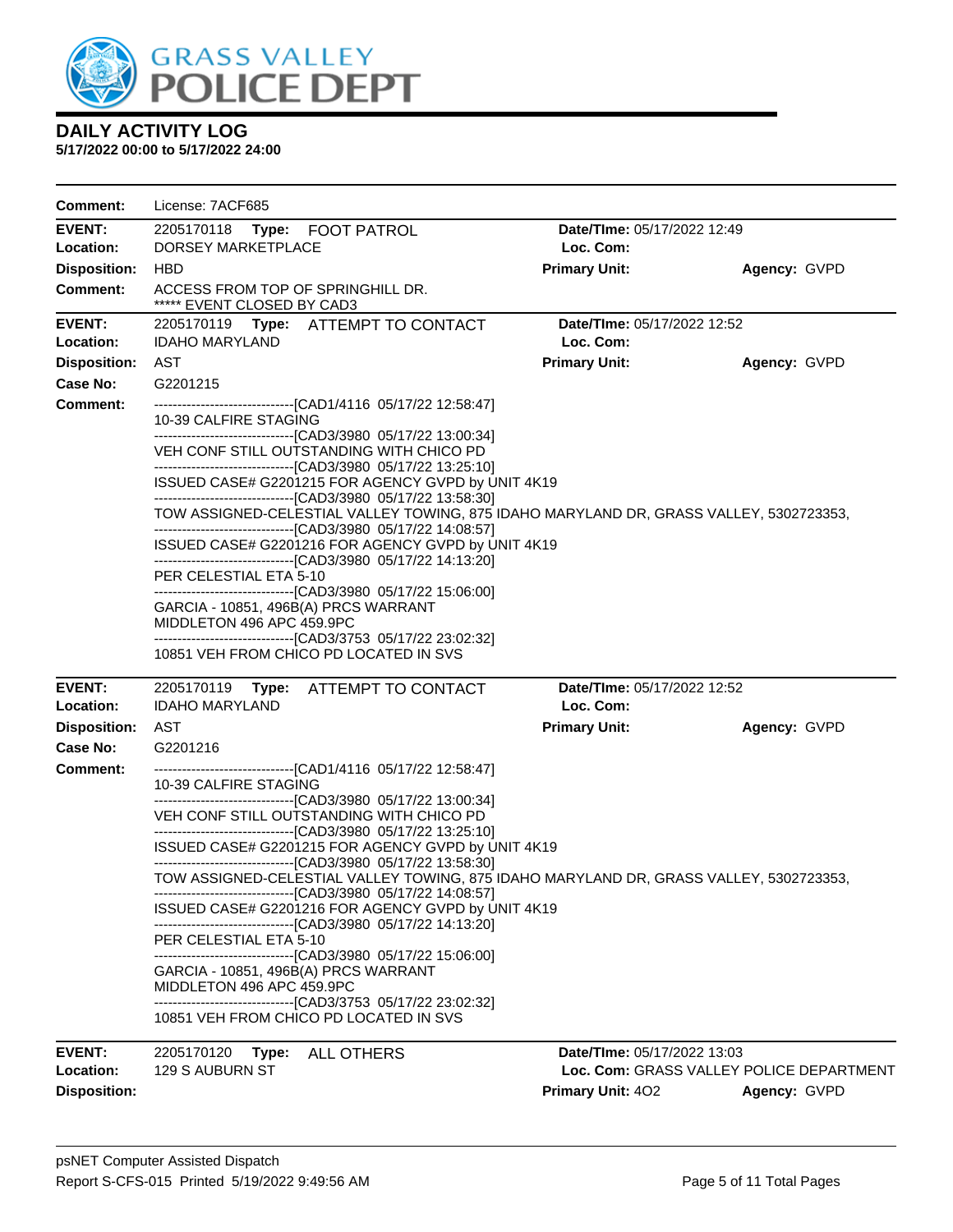

**5/17/2022 00:00 to 5/17/2022 24:00**

**Comment:** RP REQ CTC AT GVPD TO REGISTER, NOT COOPERATIVE, DID NOT WANT TO PROVIDE INFORMATION ------------------------------[CAD3/3980 05/17/22 13:03:32] EVENT LOCATION CHANGED FROM GVPD **EVENT:** 2205170128 **Type:** THEFT (GRAND, PETTY, FROM MERCHANT) **Date/TIme:** 05/17/2022 13:38 **Location:** 120 YUBA RIVER CT **Loc. Com:** TRACTOR SUPPLY **Disposition:** UTL **Primary Unit:** 4O15 **Agency:** GVPD **Comment:** RP RPTING HISPANIC MALE, THIN BUILD, BASEBALLCAP, RED BAG, PLAID SHIRT, MISSING TWO TEETH, JEANS, AND BROWN SHOES. STOLE ITEMS FOR THE STORE. CURRENTLY AT THE BUS STOP DIRECTLY INFRONT OF THE STORE. **EVENT:** 2205170129 **Type:** ANIMALS (ABUSE, LOOSE, FOUND, INJURED) **Date/TIme:** 05/17/2022 13:39 **Location:** 2075 NEVADA CITY HY **Loc. Com:** LUMBERJACKS 530 477 8900 **Disposition:** CBC **Primary Unit:** 4Z32 **Agency:** GVPD **Comment:** 911 RPTNG DOG IN HOT CAR, GRY CHEVY TRUCK WITH GRN AND BLU TARPS IN THE BACK, LP 39489M1. PER RP, DOG APPEARS TO BE IN DISTRESS, BEEN IN THE VEH AT LEAST 10 MINS **EVENT:** 2205170132 **Type:** VEH CITES,VIN,TOWS,DUI **Date/TIme:** 05/17/2022 13:46 **Location:** 200 BLOCK GATES PLACE **Loc. Com: Disposition:** AST **Primary Unit: Agency:** GVPD **Case No:** G2201218 **Comment:** ------------------------------[CAD2/4132 05/17/22 13:49:24] EVENT CALL TYPE CHANGED FROM ALL ------------------------------[CAD1/4116 05/17/22 14:55:39] TOW ASSIGNED-GOLD COUNTRY TOW, 1025 IDAHO MARYLAND DR, GRASS VALLEY, 5309555653, ------------------------------[CAD1/4116 05/17/22 14:55:52] GOLD COUNTRY TOW ENRT, ETA 5-10 MINS ------------------------------[CAD2/4132 05/17/22 14:59:26] ISSUED CASE# G2201218 FOR AGENCY GVPD by UNIT 4O17 ------------------------------[CAD3/3980 05/17/22 16:09:42] FCN/3702213703846 **EVENT:** 2205170136 **Type:** TRAFFIC (DUI, PARKING, SPEED, HAZ **Date/TIme:** 05/17/2022 14:02 **Location:** 49 RAMP STATE/WE EMPIRE ST **Loc. Com: Disposition:** HBD **Primary Unit: Agency:** GVPD **Comment:** PER 4Z32, HONDA CRV GOING 20 MPH DOWN THE ROADWAY. XRED TO CHP. \*\*\*\*\* EVENT CLOSED BY CAD3 **EVENT:** 2205170140 **Type:** CITIZEN ASSIST (CIVIL STANDBY'S, LOCKOUT **Date/TIme:** 05/17/2022 14:29 **Location:** 1262 SUTTON WY **Loc. Com:** HOSPITALITY HOUSE 530 271 7144 **Disposition:** CBC **Primary Unit:** 4O15 **Agency:** GVPD **Comment:** CLEARANCE X 1 **EVENT:** 2205170142 **Type:** FAILURE TO YIELD **Date/TIme:** 05/17/2022 14:40 **Location:** DOWN TOWN **Loc. Com: Disposition:** RPT **Primary Unit:** 4S1 **Agency:** GVPD **Case No:** G2201217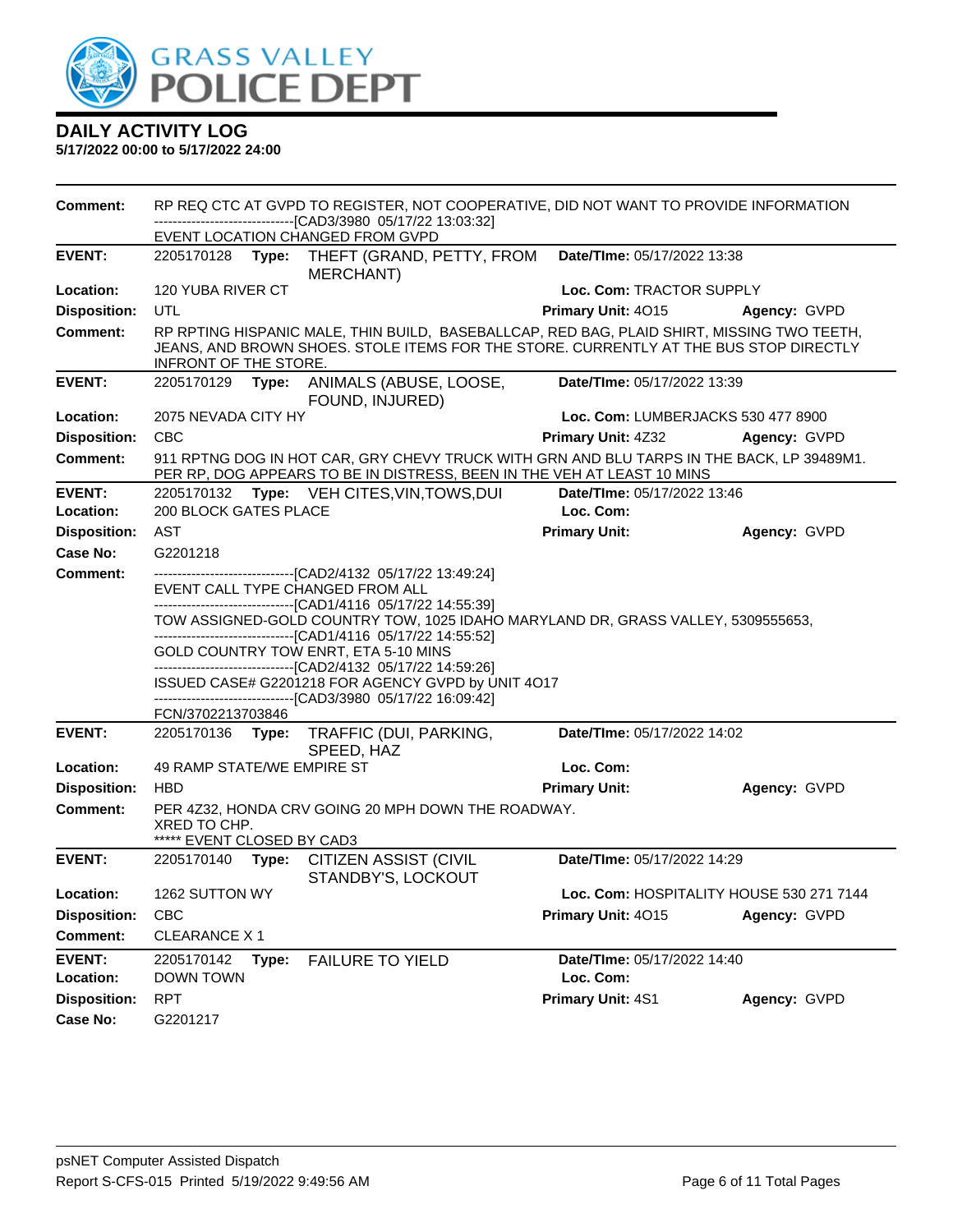

| <b>Comment:</b>            |                                                                            |       | -------------------------------[CAD3/3980_05/17/22 14:48:52]                                                                                                                                                                                                                                                                    |                                          |              |
|----------------------------|----------------------------------------------------------------------------|-------|---------------------------------------------------------------------------------------------------------------------------------------------------------------------------------------------------------------------------------------------------------------------------------------------------------------------------------|------------------------------------------|--------------|
|                            | 1039 CHP                                                                   |       | -------------------------------[CAD2/4132 05/17/22 14:56:47]                                                                                                                                                                                                                                                                    |                                          |              |
|                            | 10-39 CHP.                                                                 |       |                                                                                                                                                                                                                                                                                                                                 |                                          |              |
|                            | 1039 PCSO                                                                  |       | -------------------------------[CAD3/3980 05/17/22 14:57:19]                                                                                                                                                                                                                                                                    |                                          |              |
|                            |                                                                            |       | --------------------------------[CAD3/3980_05/17/22 14:57:28]                                                                                                                                                                                                                                                                   |                                          |              |
|                            |                                                                            |       | EVENT CALL TYPE CHANGED FROM ATC<br>-------------------------------[CAD3/3980 05/17/22 14:58:50]                                                                                                                                                                                                                                |                                          |              |
|                            |                                                                            |       | ISSUED CASE# G2201217 FOR AGENCY GVPD by UNIT 4S1                                                                                                                                                                                                                                                                               |                                          |              |
| <b>EVENT:</b>              | 2205170145 Type:                                                           |       | 911 UNKNOWN<br>(HANGUPS, ABAN'S)                                                                                                                                                                                                                                                                                                | Date/TIme: 05/17/2022 14:48              |              |
| Location:                  | 1350 EA MAIN ST                                                            |       |                                                                                                                                                                                                                                                                                                                                 | Loc. Com: CHAPA DE INDIAN HEALTH         |              |
| <b>Disposition:</b>        | <b>HBD</b>                                                                 |       |                                                                                                                                                                                                                                                                                                                                 | <b>Primary Unit:</b>                     | Agency: GVPD |
| <b>Comment:</b>            | ***** EVENT CLOSED BY CAD2                                                 |       | 911 REQ AMBULANCE, XFR TO CALFIRE                                                                                                                                                                                                                                                                                               |                                          |              |
| <b>EVENT:</b>              | 2205170157                                                                 | Type: | ANIMALS (ABUSE, LOOSE,<br>FOUND, INJURED)                                                                                                                                                                                                                                                                                       | Date/TIme: 05/17/2022 15:33              |              |
| Location:                  | 867 SUTTON WY                                                              |       |                                                                                                                                                                                                                                                                                                                                 | Loc. Com: SAFEWAY                        |              |
| <b>Disposition:</b>        | <b>CBC</b>                                                                 |       |                                                                                                                                                                                                                                                                                                                                 | Primary Unit: 4Z32                       | Agency: GVPD |
| <b>Comment:</b>            | <b>DISTRESS</b>                                                            |       | RP RPTG IN THE MIDDLE OF THE LOT A HOT DOG IN A BLK CHEVY EQUINOX LP 8YYS726, LOOKS IN                                                                                                                                                                                                                                          |                                          |              |
| <b>EVENT:</b>              | 2205170160                                                                 | Type: | ALARMS (SILENT, AUDIBLE,<br><b>COMMERCIAL, RES</b>                                                                                                                                                                                                                                                                              | Date/TIme: 05/17/2022 15:42              |              |
| Location:                  | 660 MINNIE ST                                                              |       |                                                                                                                                                                                                                                                                                                                                 | Loc. Com: CONDON PARK                    |              |
| <b>Disposition:</b>        | CBC ACCIDENTAL ALARM C4                                                    |       |                                                                                                                                                                                                                                                                                                                                 | <b>Primary Unit: 402</b>                 | Agency: GVPD |
| <b>Comment:</b>            | <b>GRASS VALLEY LITTLE LEAGUE</b><br><b>AUDIBLE</b><br><b>RESP PENDING</b> |       | BACK ENTRY/EXIT, FRONT ENTRY/EXIT                                                                                                                                                                                                                                                                                               |                                          |              |
| <b>EVENT:</b>              | 2205170161                                                                 | Type: | DISTURBANCE (NOISE,<br>MUSIC, VERBAL, BARKI                                                                                                                                                                                                                                                                                     | Date/TIme: 05/17/2022 15:44              |              |
| Location:                  | 972 SUTTON WY                                                              |       |                                                                                                                                                                                                                                                                                                                                 | Loc. Com: BEST WESTERN 530 273 1393      |              |
| <b>Disposition:</b>        | <b>CBC ADVISED</b>                                                         |       |                                                                                                                                                                                                                                                                                                                                 | <b>Primary Unit: 4015</b>                | Agency: GVPD |
| <b>Comment:</b>            |                                                                            |       | 911 MALE SUBJ ACROSS THE STREET THREATENING EMPLOYEES, MALE WAS INSIDE BUT MAINTENANCE<br>ESCORTED SUBJ OUT AND NOW HE IS MAKING "GUN HAND SIGNS" MALE WEARING A BURGANDY RED<br>BATHROBE, CURRENTLY NEAR WENDYS<br>------------------------------[CAD1/4116 05/17/22 15:44:57]<br>SUBJ WALKING FROM WENDYS TWD AUTO PART STORE |                                          |              |
| <b>EVENT:</b>              |                                                                            |       | 2205170165 Type: 911 UNKNOWN                                                                                                                                                                                                                                                                                                    | Date/TIme: 05/17/2022 16:06              |              |
|                            |                                                                            |       | (HANGUPS, ABAN'S)                                                                                                                                                                                                                                                                                                               |                                          |              |
| Location:                  |                                                                            |       | LAT: 39.20058600 LONG: -121.056772                                                                                                                                                                                                                                                                                              | Loc. Com:                                |              |
| <b>Disposition:</b>        | <b>HBD</b>                                                                 |       |                                                                                                                                                                                                                                                                                                                                 | <b>Primary Unit:</b>                     | Agency: GVPD |
| <b>Comment:</b>            | 911 ABANDON                                                                |       | -------------------------------[CAD1/4116 05/17/22 16:07:24]                                                                                                                                                                                                                                                                    |                                          |              |
|                            |                                                                            |       | ON CALL BACK, NEG ANSWER, VM FULL, UNABLE TO LEAVE A MSG<br>-------------------------------[CAD2/4132 05/17/22 16:31:53]                                                                                                                                                                                                        |                                          |              |
|                            | <b>HISTORY OF 911 MISDIALS</b><br>***** EVENT CLOSED BY CAD2               |       |                                                                                                                                                                                                                                                                                                                                 |                                          |              |
| <b>EVENT:</b><br>Location: | 2205170169<br>UNION/MAIN                                                   |       | Type: SUBJECT STOP                                                                                                                                                                                                                                                                                                              | Date/TIme: 05/17/2022 16:22<br>Loc. Com: |              |
| <b>Disposition:</b>        | <b>CBC</b>                                                                 |       |                                                                                                                                                                                                                                                                                                                                 | Primary Unit: 402                        | Agency: GVPD |
| <b>Comment:</b>            | C4 W/ONE                                                                   |       |                                                                                                                                                                                                                                                                                                                                 |                                          |              |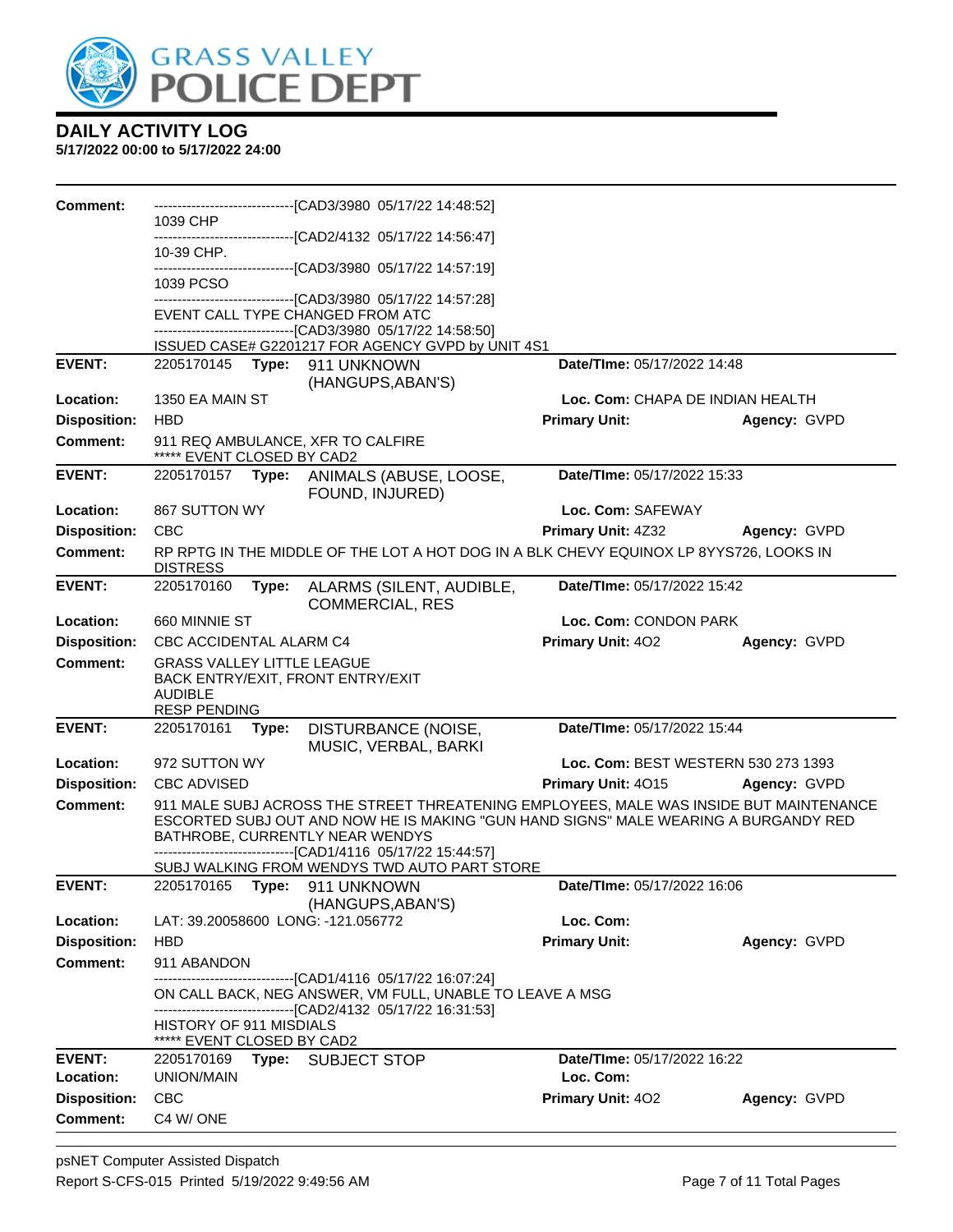

**5/17/2022 00:00 to 5/17/2022 24:00**

| <b>EVENT:</b>       | 2205170174                                                       | Type: | <b>CITIZEN ASSIST (CIVIL</b>                                                                                                                                                                                                                       | Date/TIme: 05/17/2022 16:46         |              |
|---------------------|------------------------------------------------------------------|-------|----------------------------------------------------------------------------------------------------------------------------------------------------------------------------------------------------------------------------------------------------|-------------------------------------|--------------|
| Location:           | 669 SO AUBURN ST                                                 |       | STANDBY'S, LOCKOUT                                                                                                                                                                                                                                 | Loc. Com:                           |              |
| <b>Disposition:</b> | <b>CBC</b>                                                       |       |                                                                                                                                                                                                                                                    | <b>Primary Unit: 402</b>            | Agency: GVPD |
| <b>Comment:</b>     |                                                                  |       | CALLER WANTS A STANDBY WHILE SHE GETS HER KIDS FROM THEIR FATHER. CALLER ADVISED SHE HAS<br>AN RO AND CUSTODY OF THE KIDS AS OF TODAY.                                                                                                             |                                     |              |
|                     |                                                                  |       | -------------------------------[CAD3/3980 05/17/22 16:59:34]<br>PER 1S10/ GVPD WILL HANDLE AND ARE AWARE/ PER 4S3 4O2 TO HANDLE<br>------------------------------[4O2/MDT 05/17/22 17:31]                                                          |                                     |              |
|                     | EXCHANGE. CBC                                                    |       | THE RP DID NOT BRING ANY PAPERWORK SUPPORTING SOLE CUSTODY. THE OTHER INVOLVED PARTY<br>HAD COPIES WHICH I READ BUT WERE NOT SIGNED BY A JUDGE OR STAMPED BY A COURT CLERK. NEG                                                                    |                                     |              |
| <b>EVENT:</b>       | 2205170179 Type:                                                 |       | TRAFFIC (DUI, PARKING,<br>SPEED, HAZ                                                                                                                                                                                                               | Date/TIme: 05/17/2022 17:15         |              |
| Location:           | 616 SUTTON WY                                                    |       |                                                                                                                                                                                                                                                    | Loc. Com: GROCERY OUTLET            |              |
| <b>Disposition:</b> | UTL                                                              |       |                                                                                                                                                                                                                                                    | Primary Unit: 4015                  | Agency: GVPD |
| <b>Comment:</b>     |                                                                  |       | 911 RPTNG MALE WITH BEARD AND A BACKPACK SWINGING A LARGE METAL STICK AND AIMING IT AT<br>PEOPLE, RP CONCERNED SUBJ IS GOING TO HIT A CAR. RP DISCONNECTED BEFORE PROVIDING NAME<br>------------------------[CAD1/4116 05/17/22 17:17:25]          |                                     |              |
| <b>EVENT:</b>       | 2205170181                                                       | Type: | EVENT LOCATION CHANGED FROM 11213 DONNER PASS RD TRUCKEE                                                                                                                                                                                           | Date/TIme: 05/17/2022 17:24         |              |
|                     |                                                                  |       | <b>SUSPICIOUS CIRCUMSTANCE</b><br>(VEHICLE, PERSON                                                                                                                                                                                                 |                                     |              |
| Location:           | <b>BRIGHTON ST/CHAPEL ST</b>                                     |       |                                                                                                                                                                                                                                                    | Loc. Com: GRY HOUSE ACF SAINT MARYS |              |
| <b>Disposition:</b> | CBC MALE AND BABY C4                                             |       |                                                                                                                                                                                                                                                    | Primary Unit: 4K19                  | Agency: GVPD |
| <b>Comment:</b>     |                                                                  |       | RP RPTG YOUNGER MALE ADULT WITH LONG HAIR WAS HOLDING AN APPROX 4 MONTH OLD LOOKING<br>11550 AND SWEATING IN THE SUN. DESC SHIRTLESS WITH A MOM TATTOO ON HIS CHEST AND BLUE JEANS<br>THERE. WAS ALSO AN OLDER FEMALE ALSO LOOKING 11550 WITH THEM |                                     |              |
| <b>EVENT:</b>       | 2205170183                                                       | Type: | TRAFFIC (DUI, PARKING,<br>SPEED, HAZ                                                                                                                                                                                                               | Date/TIme: 05/17/2022 17:25         |              |
| Location:           |                                                                  |       | IDAHO MARYLAND RD/CENTENNIAL DR                                                                                                                                                                                                                    | Loc. Com:                           |              |
| <b>Disposition:</b> | HBD BEAT INFO PER 4015                                           |       |                                                                                                                                                                                                                                                    | <b>Primary Unit:</b>                | Agency: GVPD |
| <b>Comment:</b>     | NUMBER.                                                          |       | RP RPTNG SUBJS RUNNING STOP SIGN AROUND 1600 AND 1700 EVERYDAY, RP STATED HE HAS BEEN<br>HAVING A HARD TIME GETTING UP SPRING HILL DRIVE. RP REFUSED TO PROVIDE NAME OR CONTACT<br>***** EVENT CLOSED BY CAD3 WITH COMMENT-BEAT INFO PER 4015      |                                     |              |
| <b>EVENT:</b>       | 2205170186                                                       | Type: | ALARMS (SILENT, AUDIBLE,                                                                                                                                                                                                                           | Date/TIme: 05/17/2022 17:45         |              |
|                     |                                                                  |       | <b>COMMERCIAL, RES</b>                                                                                                                                                                                                                             |                                     |              |
| Location:           | 625 IDAHO MARYLAND RD                                            |       |                                                                                                                                                                                                                                                    | Loc. Com: DEMARTINI 530 272 1921    |              |
| <b>Disposition:</b> | FA                                                               |       |                                                                                                                                                                                                                                                    | Primary Unit: 4S3                   | Agency: GVPD |
| <b>Comment:</b>     | <b>BURG PARTS REAR DOOR</b><br><b>AUDIBLE</b><br><b>NEG RESP</b> |       |                                                                                                                                                                                                                                                    |                                     |              |
| <b>EVENT:</b>       | 2205170187                                                       | Type: | CITIZEN ASSIST (CIVIL<br>STANDBY'S, LOCKOUT                                                                                                                                                                                                        | Date/TIme: 05/17/2022 17:47         |              |
| Location:           | 866 IDAHO MARYLAND RD                                            |       |                                                                                                                                                                                                                                                    | Loc. Com:                           |              |
| <b>Disposition:</b> | MERGED 2205170206                                                |       |                                                                                                                                                                                                                                                    | <b>Primary Unit:</b>                | Agency: GVPD |
| Comment:            |                                                                  |       | RP REQ STANDBY TO RETRIVE PERSONAL BELONGINGS FROM FORMER RESIDENCE<br>-----------[CAD3/3980 05/17/22 17:58:24]                                                                                                                                    |                                     |              |
|                     | PEND PER 4S3                                                     |       | ***** EVENT CLOSED BY CAD1 WITH COMMENT-2205170206                                                                                                                                                                                                 |                                     |              |
| <b>EVENT:</b>       | 2205170190                                                       | Type: | <b>THREATS</b>                                                                                                                                                                                                                                     | Date/TIme: 05/17/2022 17:51         |              |
| Location:           | 426 MILL ST                                                      |       |                                                                                                                                                                                                                                                    | Loc. Com:                           |              |
| <b>Disposition:</b> | <b>CBC</b>                                                       |       |                                                                                                                                                                                                                                                    | Primary Unit: 402                   | Agency: GVPD |

psNET Computer Assisted Dispatch Report S-CFS-015 Printed 5/19/2022 9:49:56 AM Page 8 of 11 Total Pages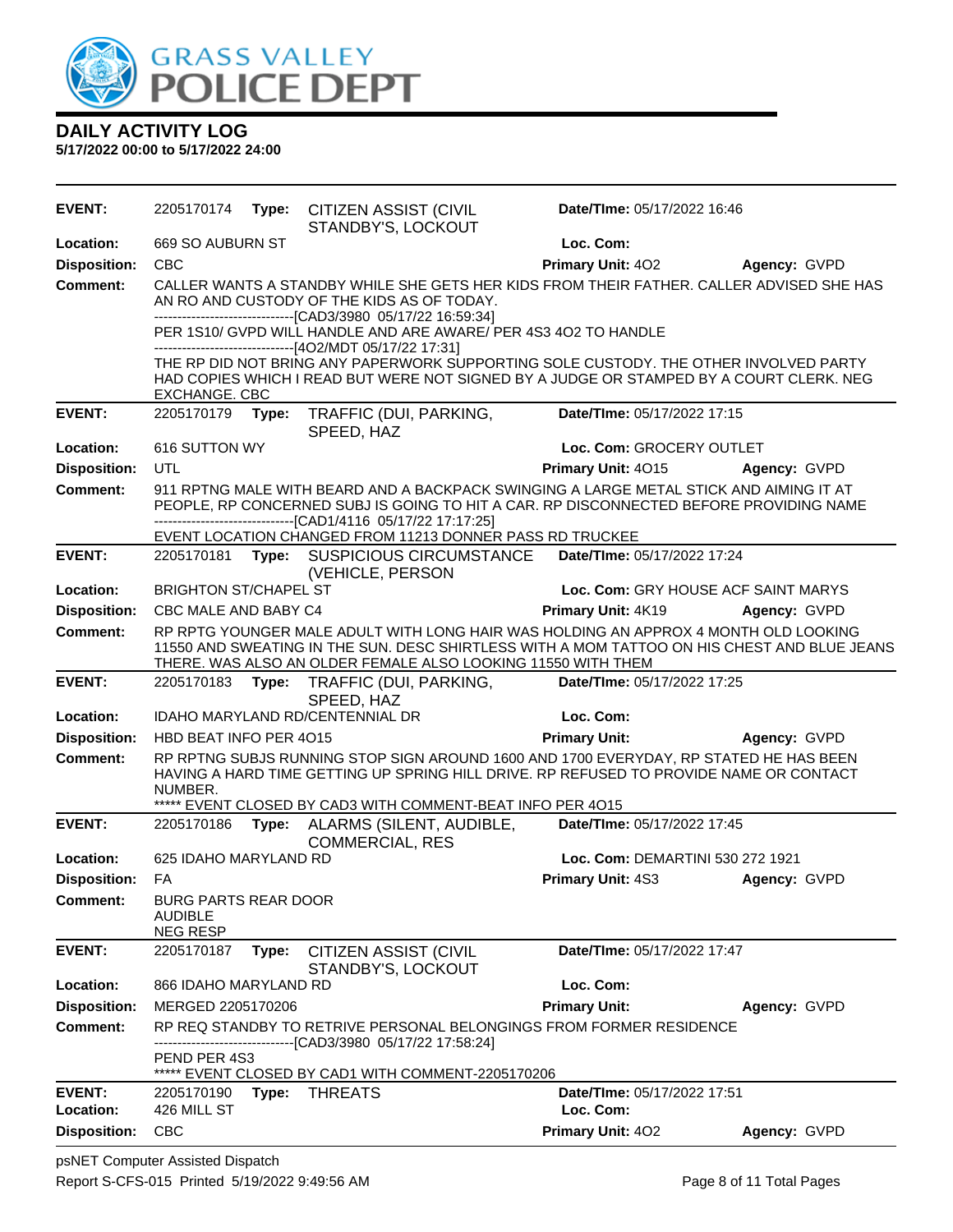

| Comment:            |                                                                                                                                                                                                                                  | RP RPTG SHE WAS SENT A THREATENING TEXT TODAY, REQG 1021                                                                                                                                                                                                                                                              |                                                                                        |              |  |
|---------------------|----------------------------------------------------------------------------------------------------------------------------------------------------------------------------------------------------------------------------------|-----------------------------------------------------------------------------------------------------------------------------------------------------------------------------------------------------------------------------------------------------------------------------------------------------------------------|----------------------------------------------------------------------------------------|--------------|--|
|                     | ------------------------[4O2/MDT 05/17/22 18:30]<br>CONTACT MADE WITH THE RP WHO HAS BEEN RECEIVING HARASSING TEXT MESSAGES. THE RP ASKED<br>ME TO ATTEMPT TO CONTACT THE SUSPECT ASKING THEM TO STOP. A MESSAGE WAS SENT TO THE |                                                                                                                                                                                                                                                                                                                       |                                                                                        |              |  |
|                     | SUSPECT AND WAITING FOR REPLAY.                                                                                                                                                                                                  |                                                                                                                                                                                                                                                                                                                       |                                                                                        |              |  |
| <b>EVENT:</b>       | 2205170206                                                                                                                                                                                                                       | Type: RESTRAINING ORDERS (TRO,<br>OAH, CUSTODY, C                                                                                                                                                                                                                                                                     | Date/TIme: 05/17/2022 19:18                                                            |              |  |
| Location:           | 866 IDAHO MARYLAND RD                                                                                                                                                                                                            |                                                                                                                                                                                                                                                                                                                       | Loc. Com:                                                                              |              |  |
| <b>Disposition:</b> | <b>CBC MEDIATED</b>                                                                                                                                                                                                              |                                                                                                                                                                                                                                                                                                                       | <b>Primary Unit: 409</b>                                                               | Agency: GVPD |  |
| <b>Comment:</b>     | DRIVEWAY IN A BLK CHEVY TRUCK.                                                                                                                                                                                                   | ------------------------[MERGED CAD1/4074 05/17/2022 20:04:39]                                                                                                                                                                                                                                                        | 911 RP RPTNG RESTRAINING ORDER VIOLATION, MALE IS CURRENTLY THERE AT THE BOTTOM OF THE |              |  |
|                     | MERGED 2205170187 TYPE: CIT<br>LOCATION: 866 IDAHO MARYLAND RD<br>PEND PER 4S3                                                                                                                                                   | RP: NAME: JUSTIN POWERS PHONE: 4145338 (530)<br>COMMENTS: RP REQ STANDBY TO RETRIVE PERSONAL BELONGINGS FROM FORMER                                                                                                                                                                                                   |                                                                                        |              |  |
| <b>EVENT:</b>       | 2205170209 Type: SUBJECT STOP                                                                                                                                                                                                    |                                                                                                                                                                                                                                                                                                                       | Date/TIme: 05/17/2022 19:50                                                            |              |  |
| Location:           | 125 E MAIN ST                                                                                                                                                                                                                    |                                                                                                                                                                                                                                                                                                                       | Loc. Com: GRASS VALLEY CITY HALL                                                       |              |  |
| <b>Disposition:</b> | CBC 98T                                                                                                                                                                                                                          |                                                                                                                                                                                                                                                                                                                       | <b>Primary Unit: 4K19</b>                                                              | Agency: GVPD |  |
| <b>Comment:</b>     | OW MATT MADSEN                                                                                                                                                                                                                   |                                                                                                                                                                                                                                                                                                                       |                                                                                        |              |  |
|                     |                                                                                                                                                                                                                                  | -------------------------------[CAD1/4074_05/17/22 19:50:38]<br>EVENT LOCATION CHANGED FROM CITY HALL                                                                                                                                                                                                                 |                                                                                        |              |  |
| <b>EVENT:</b>       | 2205170211 Type: ALL OTHERS                                                                                                                                                                                                      |                                                                                                                                                                                                                                                                                                                       | Date/TIme: 05/17/2022 19:55                                                            |              |  |
| Location:           | 109 NEAL ST                                                                                                                                                                                                                      |                                                                                                                                                                                                                                                                                                                       | Loc. Com: FLOUR GARDEN BAKERY                                                          |              |  |
| <b>Disposition:</b> | <b>CBC</b>                                                                                                                                                                                                                       |                                                                                                                                                                                                                                                                                                                       | <b>Primary Unit: 4022 Agency: GVPD</b>                                                 |              |  |
| <b>Comment:</b>     | EMPLOYEE RPTG MALE SUBJ ILLEGALLY DUMPED TRASH BEHIND BSN. WHI MOTORHOME WITH BLK<br>STRIPE. VEH CURRENTLY LEAVING PARKING LOT BY WILD BIRDS<br>------------------------[4O22/MDT 05/17/22 20:06]                                |                                                                                                                                                                                                                                                                                                                       |                                                                                        |              |  |
|                     |                                                                                                                                                                                                                                  | CTC MADE WITH MH ADVISED DUMPSTERS ARE NOT FOR PUBLIC USE//CBC                                                                                                                                                                                                                                                        |                                                                                        |              |  |
| <b>EVENT:</b>       | 2205170213 Type: 911 UNKNOWN                                                                                                                                                                                                     | (HANGUPS, ABAN'S)                                                                                                                                                                                                                                                                                                     | Date/TIme: 05/17/2022 20:04                                                            |              |  |
| Location:           | LAT: 39.23408200 LONG: -121.039112                                                                                                                                                                                               |                                                                                                                                                                                                                                                                                                                       | Loc. Com:                                                                              |              |  |
| <b>Disposition:</b> | HBD UNABLE TO CB                                                                                                                                                                                                                 |                                                                                                                                                                                                                                                                                                                       | <b>Primary Unit:</b>                                                                   | Agency: GVPD |  |
| Comment:            |                                                                                                                                                                                                                                  | 911 OPEN LINE, NOTHING HEARD. 911 UNABLE TO CB<br>***** EVENT CLOSED BY CAD1 WITH COMMENT-UNABLE TO CB<br>-------------------------------[CAD3/3753 05/17/22 20:16:40]                                                                                                                                                |                                                                                        |              |  |
|                     | UNABLE TO CALL NUMBER BACK                                                                                                                                                                                                       |                                                                                                                                                                                                                                                                                                                       |                                                                                        |              |  |
| <b>EVENT:</b>       | 2205170216<br>Type:                                                                                                                                                                                                              | DISTURBANCE (NOISE,<br>MUSIC, VERBAL, BARKI                                                                                                                                                                                                                                                                           | Date/TIme: 05/17/2022 20:09                                                            |              |  |
| Location:           | 660 MINNIE ST                                                                                                                                                                                                                    |                                                                                                                                                                                                                                                                                                                       | Loc. Com: CONDON PARK                                                                  |              |  |
| <b>Disposition:</b> | <b>CBC</b>                                                                                                                                                                                                                       |                                                                                                                                                                                                                                                                                                                       | Primary Unit: 4022                                                                     | Agency: GVPD |  |
| <b>Comment:</b>     |                                                                                                                                                                                                                                  | 911 CALLER REPORTS HER EX BOYFRIEND IS PARKED AT THE DOG PARK IN A WHI FORD FUSION. RP IS<br>SITTING ON THE GROUND BY THE BBQ AREA. RP SAYS SHE DOESN'T FEEL SAFE WITH HIM BUT WON'T SAY<br>WHY SHE WON'T LEAVE, SHE SAYS SHE FEELS NEGATIVITIY FROM HIM.<br>-------------------------------[4O22/MDT 05/17/22 20:21] |                                                                                        |              |  |
|                     |                                                                                                                                                                                                                                  | RP CALLING FRIEND FOR RIDE HOME//NEG CRIME//CBC                                                                                                                                                                                                                                                                       |                                                                                        |              |  |
| <b>EVENT:</b>       | 2205170221<br>Type:                                                                                                                                                                                                              | DISTURBANCE (NOISE,<br>MUSIC, VERBAL, BARKI                                                                                                                                                                                                                                                                           | Date/TIme: 05/17/2022 20:19                                                            |              |  |
| Location:           | 418 PINE ST # B                                                                                                                                                                                                                  |                                                                                                                                                                                                                                                                                                                       | Loc. Com:                                                                              |              |  |
| <b>Disposition:</b> | UTL ADV TO CB IF MALE RETURNS                                                                                                                                                                                                    |                                                                                                                                                                                                                                                                                                                       | Primary Unit: 409                                                                      | Agency: GVPD |  |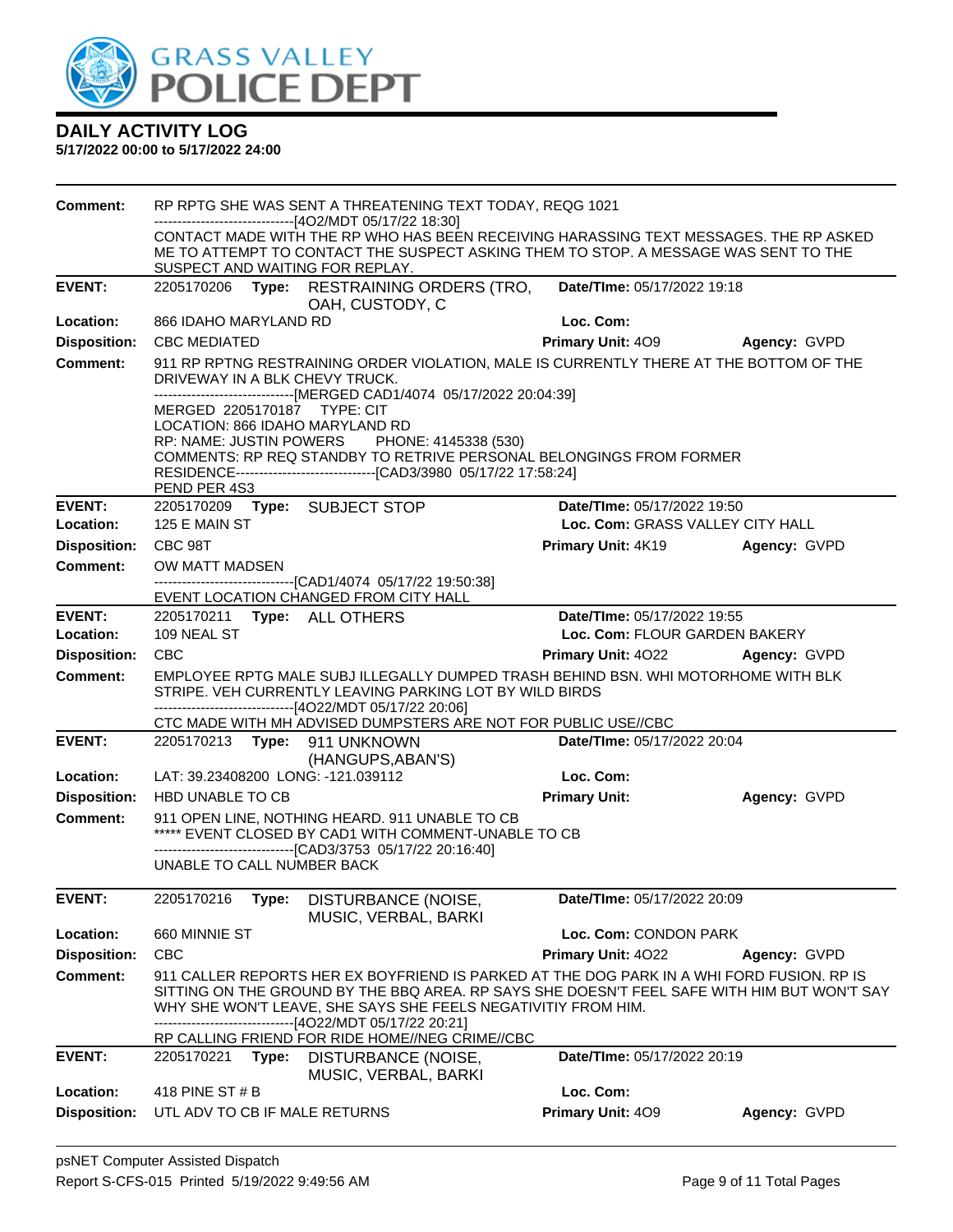

| Comment:                   | RP REPORTS 415 PHYSICAL, PARTIES NO LONGER FIGHTING. THIS IS BET A MOTHER AND THE<br>DAUGHTER'S BOYFRIEND.                                                                                                 |       |                                                                                                                                                                                                                     |                                                     |                                          |
|----------------------------|------------------------------------------------------------------------------------------------------------------------------------------------------------------------------------------------------------|-------|---------------------------------------------------------------------------------------------------------------------------------------------------------------------------------------------------------------------|-----------------------------------------------------|------------------------------------------|
|                            |                                                                                                                                                                                                            |       | -------------------------------[CAD3/3753_05/17/22_20:21:33]<br>NEG WEAPONS. RP WAS VERY DISTRACTED AND DIFFICULT TO UNDERSTAND.                                                                                    |                                                     |                                          |
|                            |                                                                                                                                                                                                            |       | -------------------------------[CAD1/4074 05/17/22 20:26:50]                                                                                                                                                        |                                                     |                                          |
| <b>EVENT:</b>              | 2205170225                                                                                                                                                                                                 |       | EVENT LOCATION CHANGED FROM 418 PINE ST GV<br>Type: DISTURBANCE (NOISE,<br>MUSIC, VERBAL, BARKI                                                                                                                     | Date/TIme: 05/17/2022 20:39                         |                                          |
| Location:                  | 403 CHAPEL ST # B                                                                                                                                                                                          |       |                                                                                                                                                                                                                     | Loc. Com:                                           |                                          |
| <b>Disposition:</b>        | ARA                                                                                                                                                                                                        |       |                                                                                                                                                                                                                     | Primary Unit: 4022                                  | Agency: GVPD                             |
| Case No:                   | G2201219                                                                                                                                                                                                   |       |                                                                                                                                                                                                                     |                                                     |                                          |
| <b>Comment:</b>            | 911 CALLER RPTG MALE IS TRYING TO KILL XRAY. MALE RAN AWAY. XRAY NEEDS AMBULANCE. RP ADV<br>MALE KICKED FEMALE IN THE STOMACH AND PREGNANT<br>-------------------------------[CAD1/4074 05/17/22 21:09:51] |       |                                                                                                                                                                                                                     |                                                     |                                          |
|                            |                                                                                                                                                                                                            |       | ISSUED CASE# G2201219 FOR AGENCY GVPD by UNIT 4O22<br>-------------------------------[CAD3/3753 05/17/22 22:41:10]                                                                                                  |                                                     |                                          |
|                            | 10-39 ER                                                                                                                                                                                                   |       |                                                                                                                                                                                                                     |                                                     |                                          |
| <b>EVENT:</b>              | 2205170226                                                                                                                                                                                                 | Type: | <b>CITIZEN ASSIST (CIVIL</b><br>STANDBY'S, LOCKOUT                                                                                                                                                                  | Date/TIme: 05/17/2022 20:43                         |                                          |
| Location:                  | 129 S AUBURN ST                                                                                                                                                                                            |       |                                                                                                                                                                                                                     |                                                     | Loc. Com: GRASS VALLEY POLICE DEPARTMENT |
| <b>Disposition:</b>        | <b>CBC</b>                                                                                                                                                                                                 |       |                                                                                                                                                                                                                     | Primary Unit: 4K19                                  | Agency: GVPD                             |
| <b>Comment:</b>            |                                                                                                                                                                                                            |       | RP AT GVPD KEEPS HANGING UP WHEN PUT ON HOLD FOR 911 CALLS. HE CLAIMS HE JUST PUT HIS<br>BACKPACK INSIDE THE LOBBY AND NOW THE DOOR WON'T OPEN. HE SAYS A FEMALE THERE BUZZED HIM<br>IN FIVE MINUTES AGO. UNK NAME. |                                                     |                                          |
|                            |                                                                                                                                                                                                            |       | -------------------------------[CAD3/3753_05/17/22_21:11:03]<br>CALL RECEIVED FROM CIRCLE K EMPLOYEE, RP WILL WALK BACK OVER TO THE PD.                                                                             |                                                     |                                          |
| <b>EVENT:</b>              |                                                                                                                                                                                                            |       | 2205170227    Type: 911    UNKNOWN<br>(HANGUPS, ABAN'S)                                                                                                                                                             | Date/TIme: 05/17/2022 20:47                         |                                          |
| Location:                  | 155 GLASSON WY                                                                                                                                                                                             |       |                                                                                                                                                                                                                     | Loc. Com: SIERRA NEVADA MEMORIAL<br><b>HOSPITAL</b> |                                          |
| <b>Disposition:</b>        | <b>HBD</b>                                                                                                                                                                                                 |       |                                                                                                                                                                                                                     | <b>Primary Unit:</b>                                | Agency: GVPD                             |
| <b>Comment:</b>            | ***** EVENT CLOSED BY CAD3                                                                                                                                                                                 |       | 911 CALLER COULDN'T FIND THE ER ENTRANCE AT THE HOSPITAL, HE WAS PROVIDED DIRECTIONS.                                                                                                                               |                                                     |                                          |
| <b>EVENT:</b>              | 2205170236                                                                                                                                                                                                 | Type: | 911 UNKNOWN<br>(HANGUPS, ABAN'S)                                                                                                                                                                                    | Date/TIme: 05/17/2022 21:38                         |                                          |
| Location:                  | 304 HILL ST                                                                                                                                                                                                |       |                                                                                                                                                                                                                     | Loc. Com:                                           |                                          |
| <b>Disposition:</b>        | <b>HBD</b>                                                                                                                                                                                                 |       |                                                                                                                                                                                                                     | <b>Primary Unit:</b>                                | Agency: GVPD                             |
| <b>Comment:</b>            | 911 ABANDON                                                                                                                                                                                                |       |                                                                                                                                                                                                                     |                                                     |                                          |
|                            |                                                                                                                                                                                                            |       | -------------------------[CAD3/3753_05/17/22_21:40:10]<br>MESSAGE LEFT ON CALL BACK. PREVIOUS HISTORY AT 304 HILL ST.<br>-------------------------------[CAD3/3753 05/17/22 21:43:11]                               |                                                     |                                          |
|                            |                                                                                                                                                                                                            |       | EVENT LOCATION CHANGED FROM LAT: 39.22476400 LONG: -121.061375 GRASS VALLEY<br>-------------------------------[CAD3/3753 05/17/22 21:43:19]                                                                         |                                                     |                                          |
|                            | ***** EVENT CLOSED BY CAD3                                                                                                                                                                                 |       | CALL BACK RECEIVED, ACCIDENTAL                                                                                                                                                                                      |                                                     |                                          |
| <b>EVENT:</b>              | 2205170242                                                                                                                                                                                                 | Type: | <b>ALCOHOL RELATED</b><br>(EXCEPTION OF DUI)                                                                                                                                                                        | Date/TIme: 05/17/2022 23:38                         |                                          |
| Location:                  | 155 GLASSON WY                                                                                                                                                                                             |       |                                                                                                                                                                                                                     | Loc. Com: SIERRA NEVADA MEMORIAL<br><b>HOSPITAL</b> |                                          |
| <b>Disposition:</b>        | <b>CBC</b>                                                                                                                                                                                                 |       |                                                                                                                                                                                                                     | Primary Unit: 404                                   | Agency: GVPD                             |
| <b>Comment:</b>            |                                                                                                                                                                                                            |       | POSS HBD STAFF TRYING TO LEAVE                                                                                                                                                                                      |                                                     |                                          |
| <b>EVENT:</b><br>Location: | 2205170243<br><b>COLFAX AV/CLARK ST</b>                                                                                                                                                                    | Type: | ALL OTHERS                                                                                                                                                                                                          | Date/TIme: 05/17/2022 23:48<br>Loc. Com: IFO DIEGOS |                                          |
| <b>Disposition:</b>        | <b>HBD</b>                                                                                                                                                                                                 |       |                                                                                                                                                                                                                     | <b>Primary Unit:</b>                                | Agency: GVPD                             |
|                            |                                                                                                                                                                                                            |       |                                                                                                                                                                                                                     |                                                     |                                          |